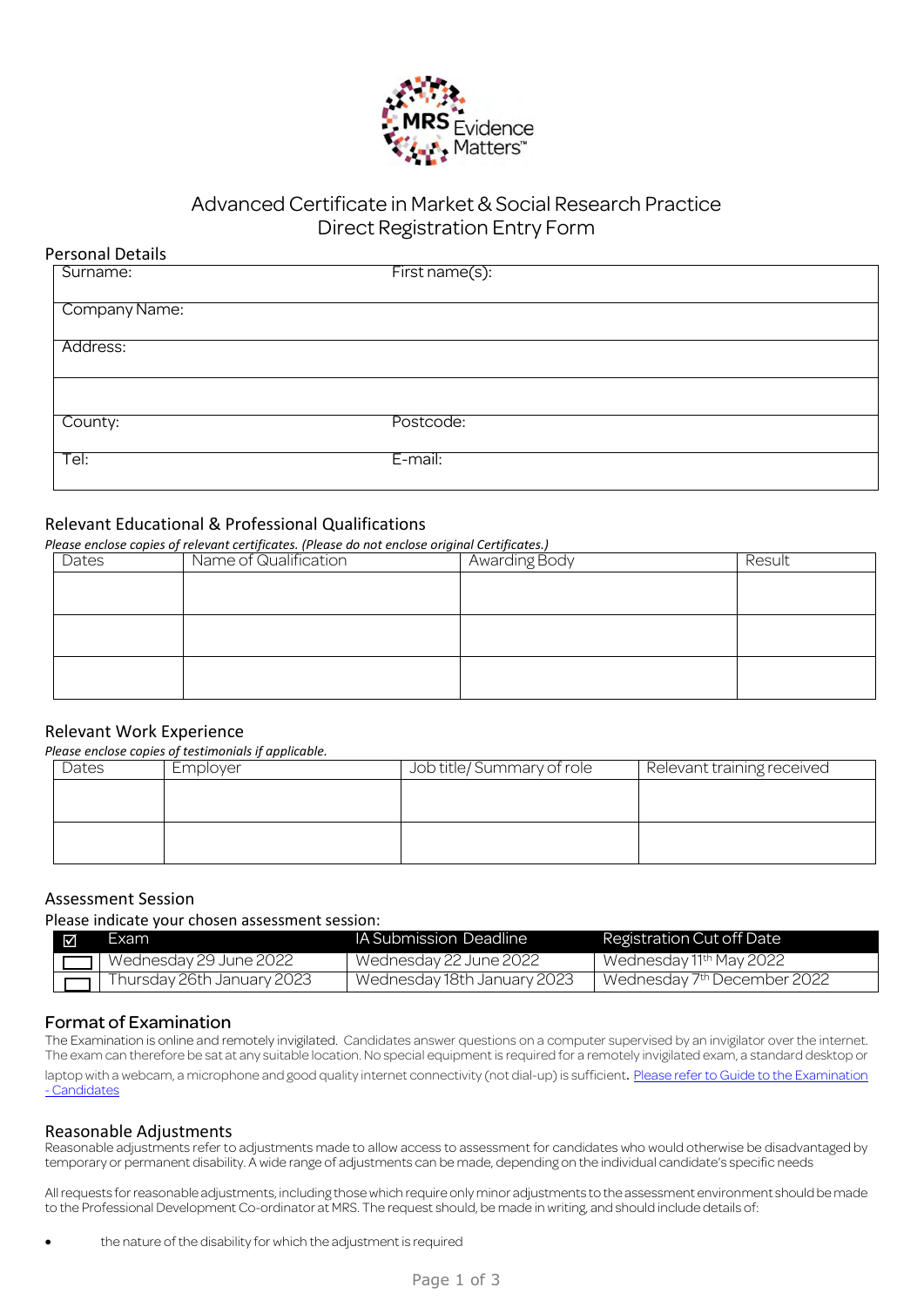- the type of adjustment requested. If possible, details should be given of any adjustments normally made to the work or study environment to support the candidate's learning
- if appropriate, a copy of any medical report or statement which gives guidance on the individual candidate's needs or foreseen needs at the time of assessment

#### Registration & Examination Regulations – Direct Registration Candidates

- Fees are not refundable or transferable, except in cases of serious illness or bereavement.
- All current fees are published on the MRS Website or available on request from profdevelopment@mrs.org.uk
- Direct Registration Candidates who register directly for the assessment for the MRS Advanced Certificate and who are not in membership of the Society are required to register as MRS Studying Affiliates. This ensures that candidates have direct access to information and are bound by the MRS Code of Conduct.
- Direct Registration candidates who are not members of MRS are required to submit their application for membership with this Direct Registration Entry form. We are unable process Direct Registration Forms not accompanied by a completed Membership Form.
- Candidates who fail to attend an examination due to illness must inform MRS within 14 days of the date of the examination. Candidates must enclose a supporting document (e.g. a medical certificate). In such cases the registration fee will then be transferred to the next exam sitting, provided that all fees have been paid in advance.
- Candidates may defer their registration to a later exam date. A deferral fee is payable. A request for deferral must be made in writing and must be received prior to the candidate's allocated examination date.
- Candidates who fail to attend an examination 'No-Show' without notifying MRS Qualifications will be required to pay a deferral fee and a re-sit fee in order to be transferred to another assessment round.

MRS processes the information provided by members and non-members to enable it to carry out its activities in accordance with its objectives and for its administrative purposes.

MRS uses informed consent as the legal bases for communications which are outside of membership, specifically the marketing of our commercial products and services. As an MRS member you will receive regular emails from us about your membership, including information on benefits and governance.

Please Opt in to be kept informed about other MRS activity including awards, reports, conferences and events.

Tick here if you wish to receive MRS Marketing emails

Once you have opted-in, you can customise the content you receive by logging in to your MyMRS account and updating your email preferences.

Your data will be shared with MRS for the purposes of learning, conducting examinations and assessments, and issuing of examination results and certificates. In order to facilitate the online examination MRS will share with TestReach candidates names, email addresses and candidate number.

Candidates can view the MRS Privacy Policy located at https://www.mrs.org.uk/privacy\_policy

MRS is the examiner/awarding body and remains the data controller, TestReach is the data processor. The data that TestReach holds is as per that outlined in Annex 1 at the bottom of the Master Subscription Agreement (view here.) The videos of candidates taking exams via remote invigilation, are automatically deleted 6 weeks after the exam date by TestReach (unless they are specifically asked to hold a video for longer, e.g. to assist in the assessment process). Videos will only be viewed by MRS Awarding Body Staff. All exam data is transferred from TestReach to MRS via sFTP and stored on MRS Servers.

The Market Research Society processes the information provided by individuals to enable it to carry out its activities in accordance with its objectives and for its administrative purposes.

MRS respects your privacy. We will always treat your personal details with the utmost care and respect. Your data will never be shared with third parties for marketing purposes. In order to administer your membership effectively, MRS may share your data with data processor suppliers who adhere to our strict data security policy. Please take a moment to read through this. www.mrs.org.uk/privacy\_policy